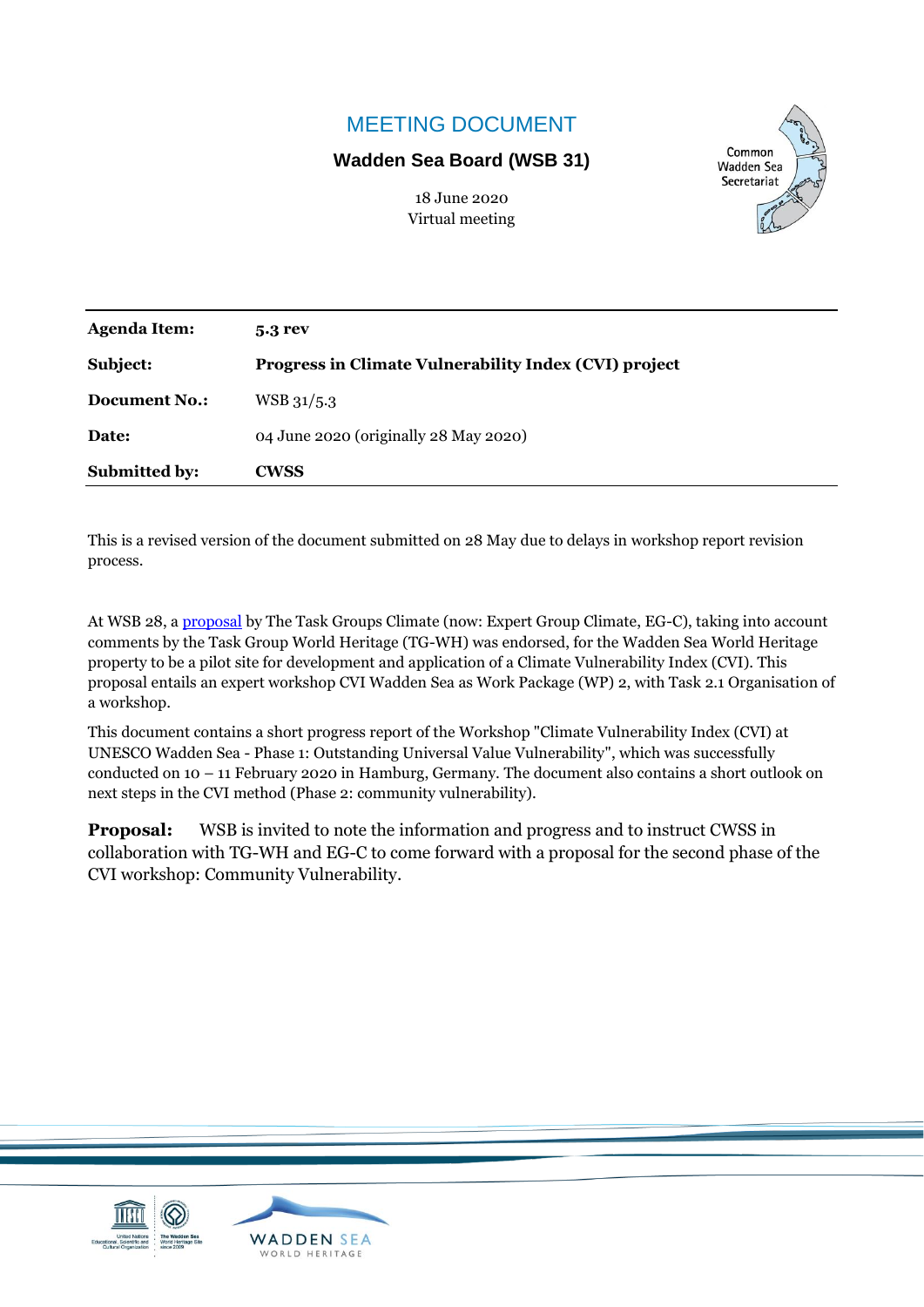## Progress in Climate Vulnerability Index (CVI) project

## **Development of a Climate Change Vulnerability Index (CVI) for the Wadden Sea World Heritage**

Climate change is a growing threat impacting World Heritage (WH) properties worldwide. The consequence is a decline in the values that collectively comprise the Outstanding Universal Value (OUV) for many World Heritage properties.

At WSB 28, a project [proposal](https://www.waddensea-worldheritage.org/resources/28th-meeting-wadden-sea-board-wsb-28-meeting-documents) for the Wadden Sea World Heritage property to be a pilot site for development and application of a Climate Change Vulnerability Index (CVI) – OUV vulnerability was endorsed. The CVI is a methodology to rapidly assess climate vulnerability for all types of World Heritage properties (natural, cultural or mixed) (see Figure).

Core of this project is the assessment of **OUV vulnerability (CVI method phase 1)** in an international expert workshop (Task 2.1). This workshop "*Climate Risk Assessment for Wadden Sea World Heritage property. Application of the Climate Vulnerability Index – Outstanding Universal Value (OUV)*", was successfully conducted in Hamburg on 10 and 11 February 2020. Mr Jon Day and Dr Scott Heron of James Cook University, Australia, co-developed the CVI and facilitated the workshop, which was organized by the Common Wadden Sea Secretariat (CWSS) as part of the Climate Change Adaptation Strategy of the Trilateral Wadden Sea Cooperation. 40 participants with diverse expertise including government agencies, nature conservation, science and administration of the three Wadden Sea countries attended the workshop. This was the first workshop with international Wadden Sea experts of different scientific and academic sectors centred around the OUV of the property.

Workshop participants identified **three key climate stressors** impacting the OUV of the Wadden Sea:

- sea level rise
- temperature increase
- extreme heat events

These key stressors were then held against selected climate scenarios to assess the Wadden Sea's exposure, sensitivity and adaptive capacity against the threats. When considered over two time-scales (ca. 2050 and ca. 2100), the workshop assessed the **OUV Vulnerability as High**, indicating the potential for major loss or substantial alteration of attributes that convey the OUV.

The workshop planning committee (consisting of the chairpersons of Task Group World Heritage, TG-WH and Expert Group Climate Change Adaptation, EG-C (Ms Barbara Engels, Mr Robert Zijlstra) and respective CWSS secretaries to these groups (Mr Harald Marencic, Ms Julia Busch), as well as the CVI developers (Mr Jon Day, Mr Scott Heron) are currently finalising a workshop report with insights/lessons learned on the CVI method under lead of Mr Heron (Deliverable 2.1 and 2.3 of the CVI project). The report is currently being reviewed by EG-C and will then undergo revision by TG-WH. The revision process has been delayed due to the Corona pandemic. With these deliverables, the Wadden Sea CVI project will be successfully completed.

Building upon the results of this workshop, assessment of the next phase of the CVI (i.e**., Phase 2: Community Vulnerability**) is considered both logical and compelling in the draft workshop report. This second phase should be planned by CWSS in collaboration with TG-WH and EG-C.

The OUV Vulnerability (i.e., the level of vulnerability of the key values that collectively comprise the OUV) is an important outcome of the CVI process. The implications of this for the surrounding community who depend upon the World Heritage property (economically, socially and/or culturally) may also be very significant. Phase 2 of the CVI process is to assess the Community Vulnerability, and is an important aspect that is rarely undertaken in most other assessments of climate impacts. The CVI framework evaluates Community Vulnerability by considering the economic, social and cultural (ESC) dependencies of the community associated with the property (which include local, domestic and international people) and the community's adaptive capacity to cope with climate change (see Figure).